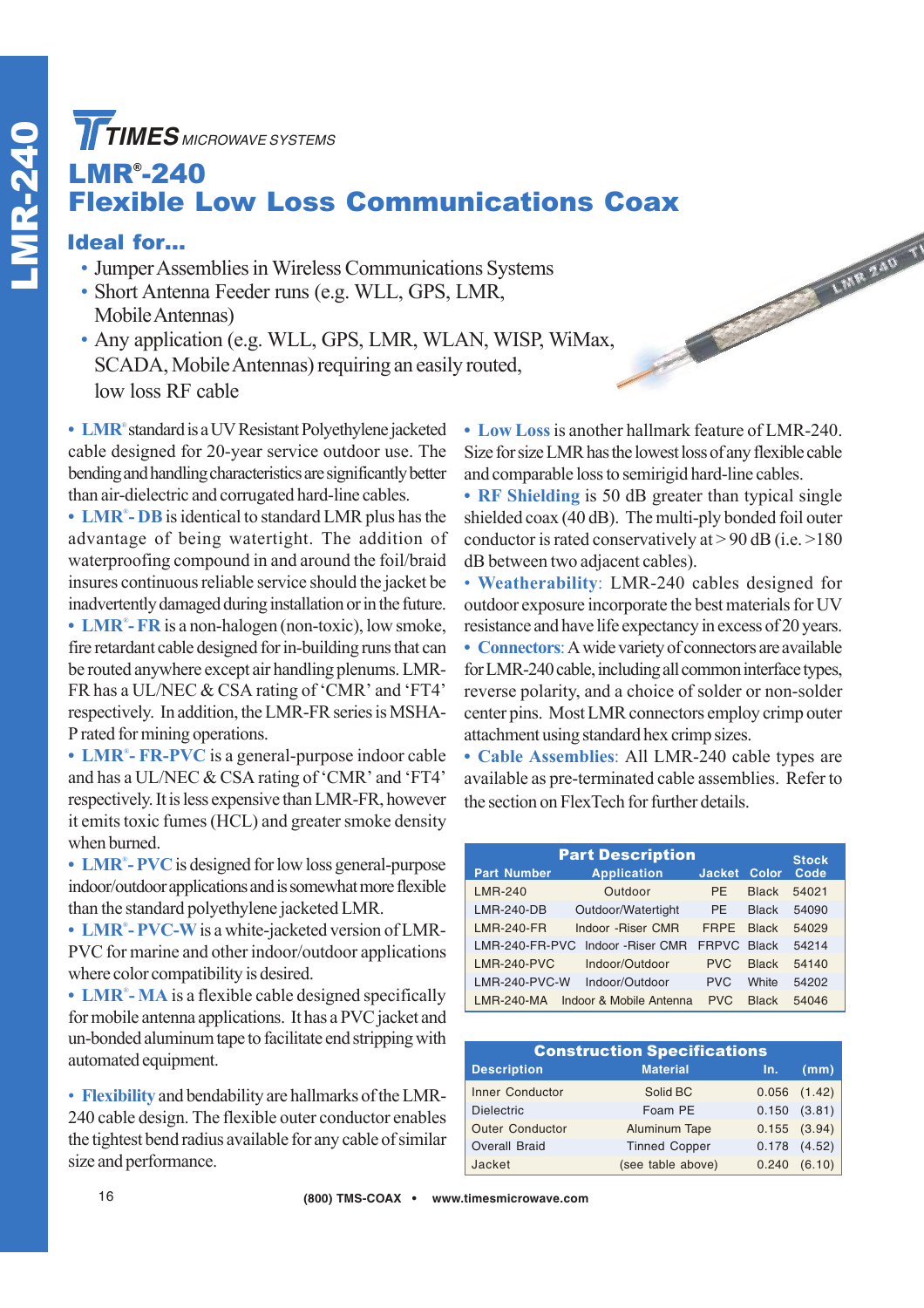|                                  | <b>Mechanical Specifications</b> |       |          |  |  |  |
|----------------------------------|----------------------------------|-------|----------|--|--|--|
| <b>Performance Property</b>      | <b>Units</b>                     | US    | (metric) |  |  |  |
| <b>Bend Radius: installation</b> | in. $(mm)$                       | 0.75  | (19.1)   |  |  |  |
| Bend Radius: repeated            | in. $(mm)$                       | 2.5   | (63.5)   |  |  |  |
| <b>Bending Moment</b>            | $ft-lb$ (N-m)                    | 0.25  | (0.34)   |  |  |  |
| Weight                           | $lb/ft$ (kg/m)                   | 0.034 | (0.05)   |  |  |  |
| <b>Tensile Strength</b>          | $lb$ (kg)                        | 80    | (36.3)   |  |  |  |
| <b>Flat Plate Crush</b>          | lb/in. (kg/mm)                   | 20    | (0.36)   |  |  |  |

MES MICR

| <b>Environmental Specifications</b>   |            |           |  |  |  |  |  |
|---------------------------------------|------------|-----------|--|--|--|--|--|
| <b>Performance Property</b>           | ٥F         | ۰C        |  |  |  |  |  |
| <b>Installation Temperature Range</b> | $-40/+185$ | $-40/+85$ |  |  |  |  |  |
| Storage Temperature Range             | $-94/+185$ | $-70/+85$ |  |  |  |  |  |
| <b>Operating Temperature Range</b>    | $-40/+185$ | $-40/+85$ |  |  |  |  |  |

| <b>Electrical Specifications</b> |                    |       |          |  |  |  |  |
|----------------------------------|--------------------|-------|----------|--|--|--|--|
| <b>Performance Property</b>      | <b>Units</b>       | บร    | (metric) |  |  |  |  |
| <b>Cutoff Frequency</b>          | GHz                |       | 31       |  |  |  |  |
| Velocity of Propagation          | $\%$               |       | 84       |  |  |  |  |
| <b>Dielectric Constant</b>       | <b>NA</b>          |       | 1.42     |  |  |  |  |
| <b>Time Delay</b>                | $nS/ft$ ( $nS/m$ ) | 1.21  | (3.97)   |  |  |  |  |
| Impedance                        | ohms               |       | 50       |  |  |  |  |
| Capacitance                      | $pF/ft$ ( $pF/m$ ) | 24.2  | (79.4)   |  |  |  |  |
| Inductance                       | uH/ft (uH/m)       | 0.060 | (0.20)   |  |  |  |  |
| <b>Shielding Effectiveness</b>   | dB                 |       | >90      |  |  |  |  |
| DC Resistance                    |                    |       |          |  |  |  |  |
| Inner Conductor                  | ohms/1000ft (/km)  | 3.2   | (10.5)   |  |  |  |  |
| <b>Outer Conductor</b>           | ohms/1000ft (/km)  | 3.89  | (12.8)   |  |  |  |  |
| <b>Voltage Withstand</b>         | <b>Volts DC</b>    |       | 1500     |  |  |  |  |
| <b>Jacket Spark</b>              | <b>Volts RMS</b>   |       | 5000     |  |  |  |  |
| Peak Power                       | kW                 |       | 5.6      |  |  |  |  |



**Attenuation:**

VSWR=1.0 ; Ambient = +25°C (77°F) **Power:** VSWR=1.0; Ambient = +40°C; Inner Conductor = 100°C (212°F); Sea Level; dry air; atmospheric pressure; no solar loading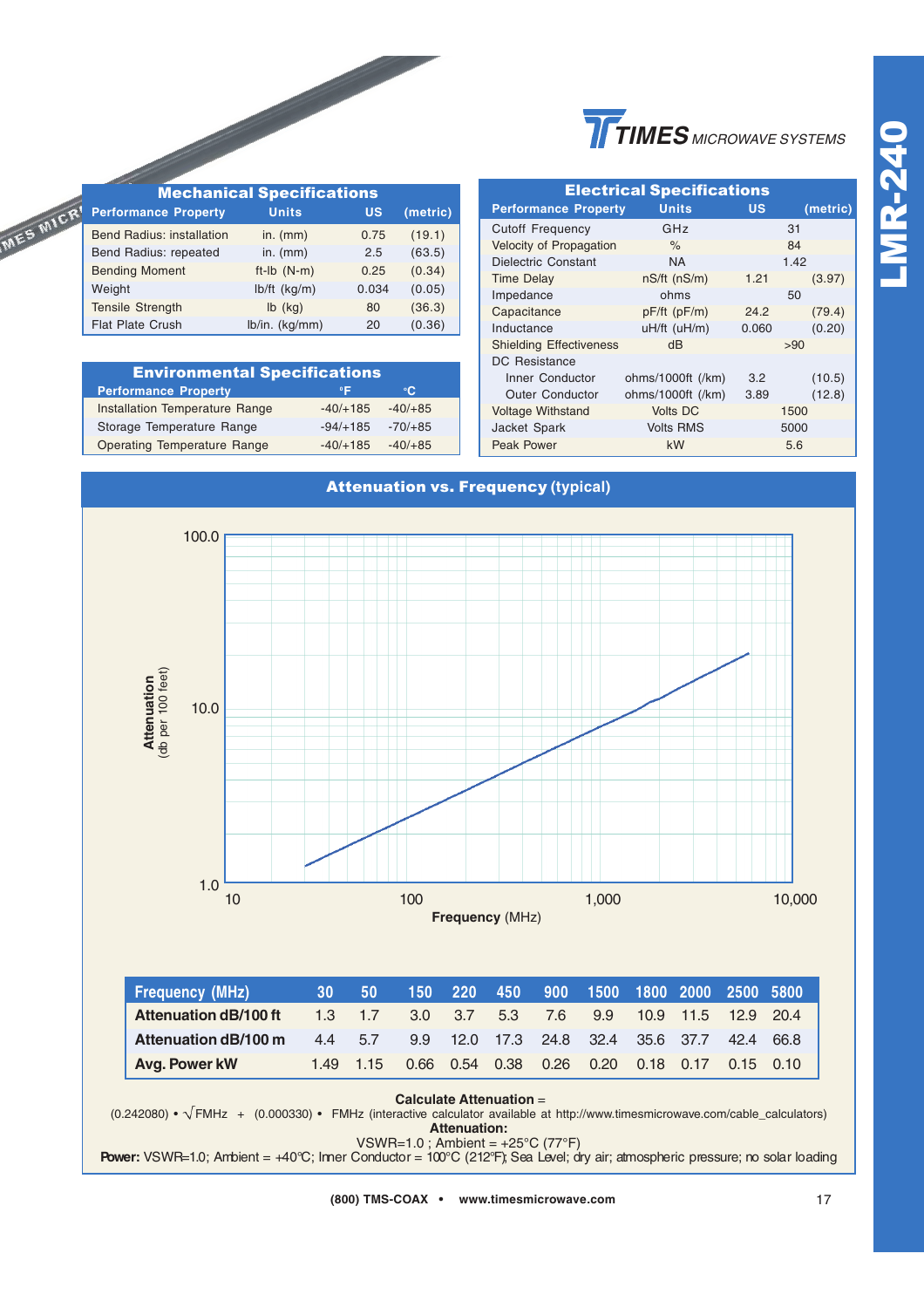**TIMES** MICROWAVE SYSTEMS

**TC-240-SM**

# LMR® -240 Flexible Low Loss Communications Coax

| <b>TC-240-FM</b>         | <b>EZ-240-NMH-D</b> | <b>TC-240-NMH</b>   | <b>TC-240-NMC</b>   |
|--------------------------|---------------------|---------------------|---------------------|
| <b>TC-240-NMH-RA-(A)</b> | <b>TC-240-NF-BH</b> | <b>TC-240-BMC</b>   | TC-240-BM (A)       |
| <b>EZ-240-TM</b>         | <b>TC-240-TM</b>    | <b>TC-240-TM-RA</b> | <b>EZ-240-TM-RP</b> |
|                          |                     |                     |                     |

### **Connectors**

| <b>Interface</b> | <b>Description</b>   | Part<br><b>Number</b>         | <b>Stock</b><br>Code | VSWR**<br>Freq. (GHz)       | <b>Coupling</b><br><b>Nut</b> | <b>Inner</b><br><b>Contact</b><br><b>Attach</b> | Outer<br><b>Contact</b><br><b>Attach</b> | Finish*<br><b>Body</b><br>/Pin | in. | Length<br>(mm) | <b>Width</b><br>in. | (mm)                      | lb                     | Weight<br>$\left( 9 \right)$ |
|------------------|----------------------|-------------------------------|----------------------|-----------------------------|-------------------------------|-------------------------------------------------|------------------------------------------|--------------------------------|-----|----------------|---------------------|---------------------------|------------------------|------------------------------|
| <b>FMale</b>     | <b>Straight Plug</b> | <b>TC-240-FM</b>              | 3190-924             | <1.25:1(2.5)                | Knurl                         | Solder                                          | Crimp                                    | N/G                            | 1.1 | (28)           | 0.45                | $(11.4)$ 0.014 $(6.4)$    |                        |                              |
| <b>NMale</b>     | Straight Plug        | EZ-240-NMH-D                  |                      | $3190-1127$ < 1.25:1 (2.5)  |                               | Hex/Knurl Spring Finger Crimp                   |                                          | A/G                            | 1.5 | (38.1)         | 0.78                | $(19.8)$ 0.086 $(39.0)$   |                        |                              |
| <b>NMale</b>     | <b>Straight Plug</b> | <b>TC-240-NMH</b>             |                      | $3190-382^*$ < 1.25:1 (2.5) | Hex                           | Solder                                          | Crimp                                    | N/S                            | 1.5 | (38)           | 0.75                | $(19.1)$ 0.086 $(39.0)$   |                        |                              |
| <b>NMale</b>     | Straight Plug        | <b>TC-240-NMC</b>             |                      | $3190 - 244$ < 1.25:1 (2.5) | Knurl                         | Solder                                          | Clamp                                    | S/G                            | 1.5 | (38)           | 0.75                | $(19.1)$ 0.082 $(37.2)$   |                        |                              |
| <b>NMale</b>     |                      | Right Angle TC-240-NMH-RA(A)  | 3190-868             | <1.35:1(2.5)                | Hex                           | Solder                                          | Crimp                                    | A/G                            | 1.3 | (33)           | 1.14                | $(29.1)$ 0.105 $(47.6)$   |                        |                              |
| <b>NFemale</b>   |                      | Bulkhead Jack TC-240-NF-BH    | 3190-419             | <1.25:1(2.5)                | <b>NA</b>                     | Solder                                          | Crimp                                    | A/G                            | 1.7 | (44)           | 0.88                | $(22.2)$ 0.115 $(52.2)$   |                        |                              |
| <b>NFemale</b>   |                      | Panel Mount TC-240-NF-BHF(A)  |                      | $3190-866^*$ < 1.25:1 (2.5) | <b>NA</b>                     | Solder                                          | Crimp                                    | A/G                            | 1.7 | (44)           | 0.88                | $(22.2)$ 0.115 $(52.2)$   |                        |                              |
| <b>BNC</b> Male  | Straight Plug        | <b>TC-240-BMC</b>             | 3190-242             | <1.25:1(2.5)                | Knurl                         | Solder                                          | Clamp                                    | S/G                            | 1.7 | (43)           | 0.56                | $(14.2)$ 0.040 $(18.1)$   |                        |                              |
| <b>BNC</b> Male  | <b>Straight Plug</b> | $TC-240-BM(A)$                |                      | $3190-867$ < 1.25:1 (2.5)   | Knurl                         | Solder                                          | Crimp                                    | A/G                            | 1.7 | (43)           |                     | $0.56(14.2)$ 0.043 (19.5) |                        |                              |
| <b>TNC</b> Male  | Straight Plug        | EZ-240-TM                     |                      | $3190-1128$ < 1.25:1 (2.5)  | Knurl                         | <b>Spring Finger Crimp</b>                      |                                          | N/G                            | 1.4 | (34.3)         | 0.59                | $(15.0)$ 0.043 $(19.5)$   |                        |                              |
| <b>TNC</b> Male  | Straight Plug        | <b>TC-240-TM</b>              |                      | $3190-275$ < 1.25:1 (2.5)   | Knurl                         | Solder                                          | Crimp                                    | N/G                            | 1.7 | (43)           | 0.59                | $(15.0)$ 0.043 $(19.5)$   |                        |                              |
| <b>TNCMale</b>   | <b>Right Angle</b>   | <b>TC-240-TM-RA</b>           | 3190-604             | <1.35:1(2.5)                | Knurl                         | Solder                                          | Crimp                                    | N/G                            | 1.3 | (33)           | 0.57                | $(14.5)$ 0.055 (24.9)     |                        |                              |
| <b>TNCMale</b>   |                      | Reverse Polarity EZ-240-TM-RP | 3190-970             | <1.25:1(2.5)                | Knurl                         | <b>Spring Finger Crimp</b>                      |                                          | A/G                            | 1.4 | (36)           | 0.59                | $(15.0)$ 0.043 $(19.5)$   |                        |                              |
| QMA Male         | Straight Plug        | EZ-240-QM                     |                      | $3190-1533$ < 1.25: (< 18)  | Knurl                         | <b>Spring Finger Crimp</b>                      |                                          | N/G                            | 1.2 | (30.0)         | 0.41                | $(10.5)$ 0.014 $(6.35)$   |                        |                              |
| QMA Male         | <b>Right Angle</b>   | EZ-240-QM-RA                  | 3190-1539            | $<1.25$ : $(<18)$           | Knurl                         | <b>Spring Finger Crimp</b>                      |                                          | N/G                            | 0.8 | (20.3)         | 0.65                | $(16.5)$ 0.019 $(8.62)$   |                        |                              |
| <b>SMA Male</b>  | Straight Plug        | EZ-240-SM                     |                      | $3190-1530$ <1:25: (<18)    | Hex                           | <b>Spring Finger Crimp</b>                      |                                          | SS/G                           | 1.0 | (25.4)         | 0.32                |                           | $(8.1)$ 0.016 $(7.26)$ |                              |
| <b>SMA Male</b>  | <b>Straight Plug</b> | <b>TC-240-SM</b>              |                      | $3190-380^*$ < 1.25:1 (10)  | Hex                           | Solder                                          | Crimp                                    | SS/G                           | 1.0 | (25)           | 0.32                | (8.1)                     | 0.016                  | (7.3)                        |
| <b>SMA Male</b>  | <b>Right Angle</b>   | <b>TC-240-SM-RA</b>           |                      | $3190-381^*$ < 1.35:1 (6)   | Hex                           | Solder                                          | Crimp                                    | SS/G                           | 0.8 | (20)           | 0.65                |                           | (16.5) 0.019           | (8.6)                        |
| <b>SMA</b> Male  |                      | Reverse Polarity TC-240-SM-RP | 3190-326             | <1.25:1(2.5)                | Hex                           | Solder                                          | Crimp                                    | SS/G                           | 1.0 | (25)           | 0.32                | (8.1)                     | 0.016                  | (7.3)                        |
| <b>SMAFemale</b> |                      | Bulkhead Jack TC-240-SF-BH    |                      | $3190-824$ < 1.25:1 (2.5)   | <b>NA</b>                     | Solder                                          | Crimp                                    | SS/G                           | 1.1 | (29)           | 0.31                | (7.9)                     | 0.019                  | (8.6)                        |
| Mini-UHF         | Straight Plug        | <b>TC-240-MUHF</b>            |                      | $3190-445$ < 1.25:1 (2.5)   | Knurl                         | Solder                                          | Crimp                                    | N/G                            | 1.1 | (28)           | 0.45                | $(11.4)$ 0.014 $(6.4)$    |                        |                              |

\* Finish metals: N=Nickel, S=Silver, G=Gold, SS=Stainless Steel, A=Alballoy \*\*VSWR spec based on 3 foot cable with a connector pair #Available in bulk pack